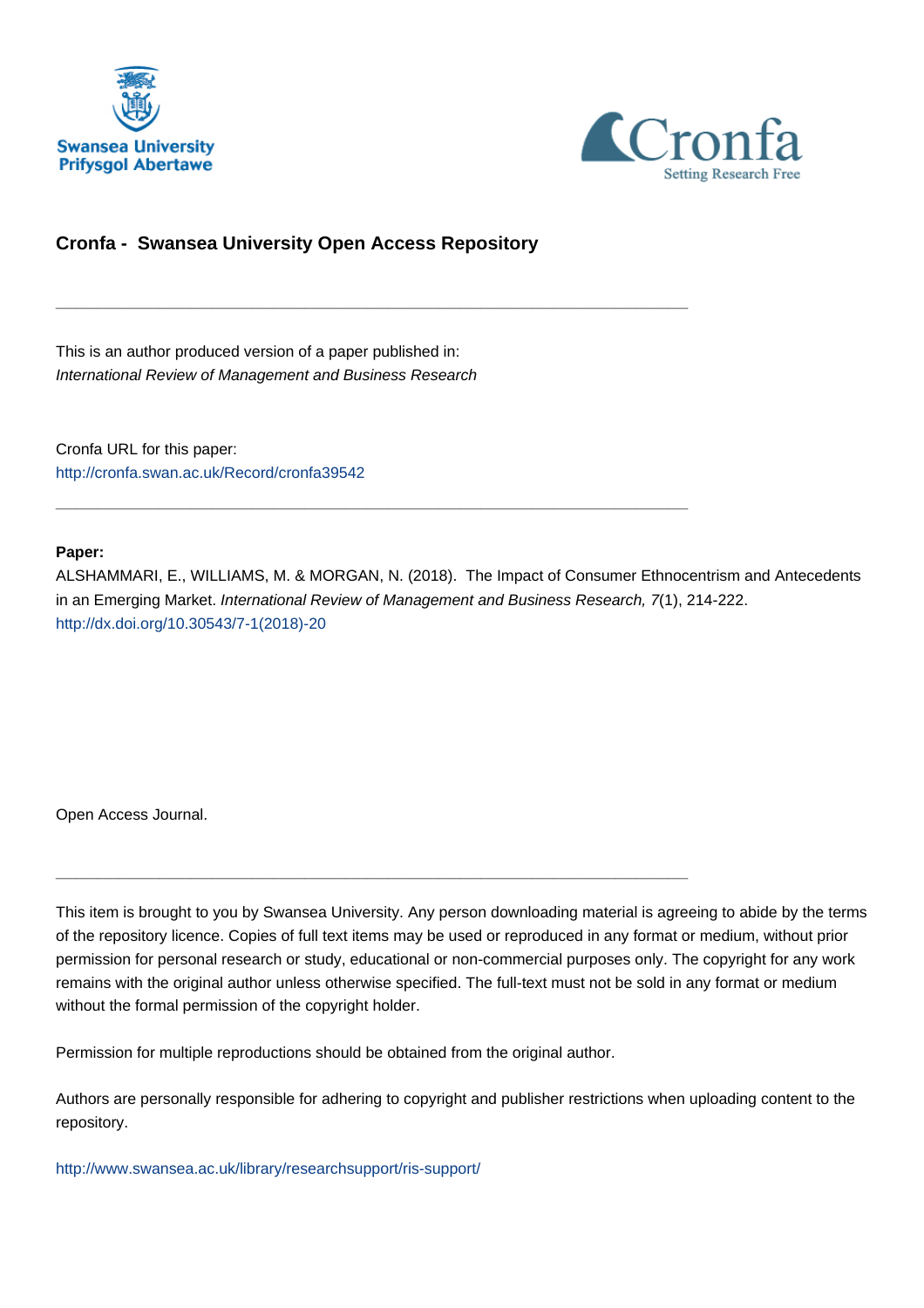

# **The Impact of Consumer Ethnocentrism and Antecedents in an Emerging Market**

# **EMAN ALSHAMMARI**

School of Management, Swansea University, UK Email: 808471@swansea.ac.uk

# **MICHAEL WILLIAMS**

School of Management, Swansea University, UK Email: m.d.williams@swansea.ac.uk

## **NIGEL MORGAN**

School of Management, Swansea University, UK Email: Nigel.morgan@swansea.ac.uk

# *Abstract*

*In the era of globalization, consumers are being more exposed than ever before to varieties of foreign products from other countries. This leads to a substantial competition between international marketers to expand their business around the world. However, international marketers become more concerned to understand consumer attitudes toward foreign products before they make their market strategies. International marketing literature suggests that consumer ethnocentrism is an important factor in making the consumers adversely evaluate foreign products. This study aims to develop a model that can be used to assess the impact of consumer ethnocentrism and its antecedents on consumer purchase intention toward foreign products in an emergent market. All the hypotheses were developed based on the findings in the existing literature. Measures were adopted from prior researches. A self-administrated questionnaire was used via convenient and snowball-sampling techniques.*

*Keywords: Ethnocentrism, Cultural openness, Conservatism, Idealism, Relativism, Saudi Arabia.*

## **Introduction**

In the era of globalization, consumers are being more exposed than ever before to a variety of foreign products from other countries. This leads to a substantial competition amongst international marketers to expand their businesses around the world. However, international marketers become more concerned to understand consumer attitudes toward foreign products before they make their market strategies. The marketing literature reveals mixed results of consumers" acceptance of foreign products, whereas some consumers viewed imported products as preferable products. But other consumers have a negative attitude toward foreign products and thus purchase domestic products. This negative perception of foreign products can stem from consumer ethnocentrism. Consumer ethnocentrism plays a role in shaping consumers" buying behavior and therefore can act as an obstacle to international trade (Deb & Chaudhuri, 2014). By assessing the level of ethnocentrism, marketers can make strategic decisions about products and services in the global market. The matter of consumer ethnocentrism is used here to investigate the beliefs held by consumers about the appropriateness of purchasing foreign products over domestic ones (Shimp & Sharma, 1987). Consumer ethnocentrism can influence consumers" intentions to purchase foreign or domestic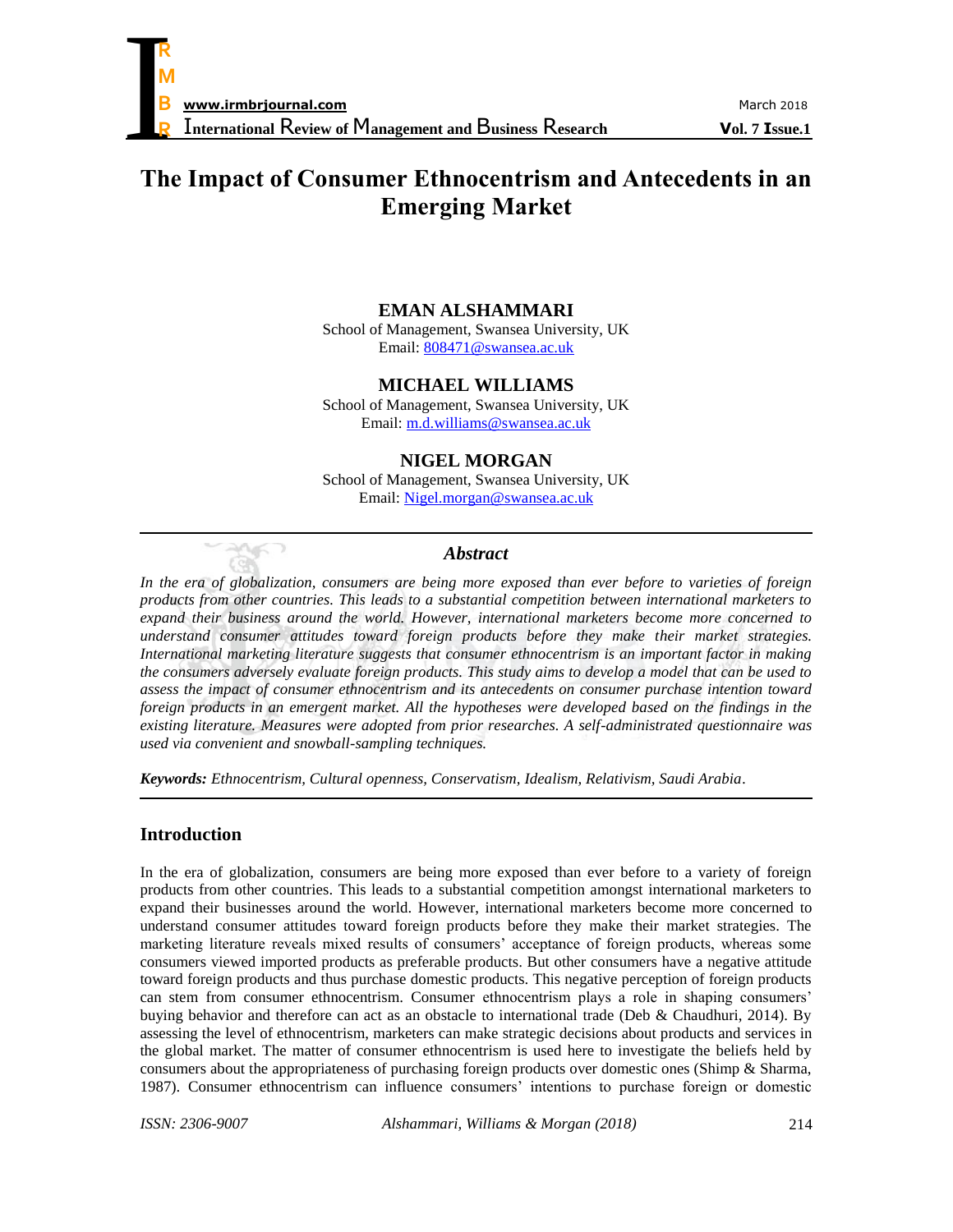| R                                                               |                |
|-----------------------------------------------------------------|----------------|
| M                                                               |                |
| B<br>www.irmbrjournal.com                                       | March 2018     |
| <b>International Review of Management and Business Research</b> | Vol. 7 Issue.1 |

products. This paper, therefore, aims to investigate the influence of the socio-psychological factors "cultural openness" and conservatism on consumer ethnocentrism. Moreover, it seeks to examine the impact of moral philosophy - moral idealism and relativism - on consumer ethnocentrism, while examining the moderating effect of cultural similarity and demographics variables in the study model. Finally, it investigates the effect of consumer ethnocentrism on foreign products purchase intention in an emergent market.

# **Consumer Ethnocentrism**

Consumer ethnocentrism may indicate a general tendency of consumers to reject foreign products regardless of a product quality or price considerations (Siamagka & Balabanis, 2015). Consumer ethnocentrism is derived from the general concept of ethnocentrism that was first introduced in sociopsychological literature. Sumner (1906, p.13) has defined ethnocentrism as the "view of things in which one's group is the centre of everything, and all others are scaled and rated with reference to it". In his book, he states his belief that each group has pride in their own group and the perception of other groups as subordinate. According to Sumner, each group has feelings of pride and superiority, but other groups are perceived as inferior from the host-group point of view. Similarly, Siamagka and Balabanis (2015) use the notion of the "cognitive aspect" to explain how ethnocentric people understand the out-group being different from their own ethnic perspective. Importantly, they argue that this creates bias against foreign countries. This is in line with the views of Shimp and Sharma (1987) who showed how ethnocentrism is important to purchasing behaviour and that difference of views can be found about how a host country produces superior products while other countries produce inferior products. According to Shimp and Sharma (1987), consumer ethnocentrism is about the beliefs held by customers who see purchasing foreign products as immoral, that it can hurt the local economy and cause job loss while also being unpatriotic.

# **Antecedents of Consumer Ethnocentrism and Research Hypothesis**

# **Socio-psychological Antecedents**

## **Cultural Openness**

"Cultural openness" is defined as the willingness to understand other cultures, interact with people and accept their cultures (Sharma et al. 1995). Consumers can communicate with other cultures in many ways, such as by travelling, watching foreign channels by TV, or *via* social media. The importance of this construct is that cultural openness can reduce cultural prejudice (Shimp, Shrama and Shin, 1995; Adler, 1977; Vida, Damjan, and Fairhurst, 2015). Previous studies showed that consumers who are living in smaller countries tend to interact with people from larger countries and nations to increase the breadth of their experience and discover information that will, in turn, reduce ethnocentrism (Nijssen et al., 1999). It has been found that cultural openness is influencing consumer ethnocentrism toward foreign products (Balabanis et al., 2001; Chowdhury, 2013; Dogi, 2015; Javalgi et al., 2005; Karasawa, 2002; Shankarmahesh, 2006; Sharma et al.,1995; Shimp & Sharma, 1987; Erdogan & Uzkurt, 2010). However, some studies found that people who were more exposed to other cultures tend to be more ethnocentric (Jamil et al., 2010; Vadhanavisala, 2015; Shankarmahesh, 2006). Based on these findings, the following hypothesis is put forward.

H1: There is a negative relationship between consumer ethnocentrism and cultural openness.

## **Conservatism**

Another socio-psychological variable is conservatism, referring to people who have a tendency to enhance their tradition and customs for the next generation (Sharma et al., 1995). Research into the country of origin"s literature has found a negative relationship between conservatism and attitude toward foreign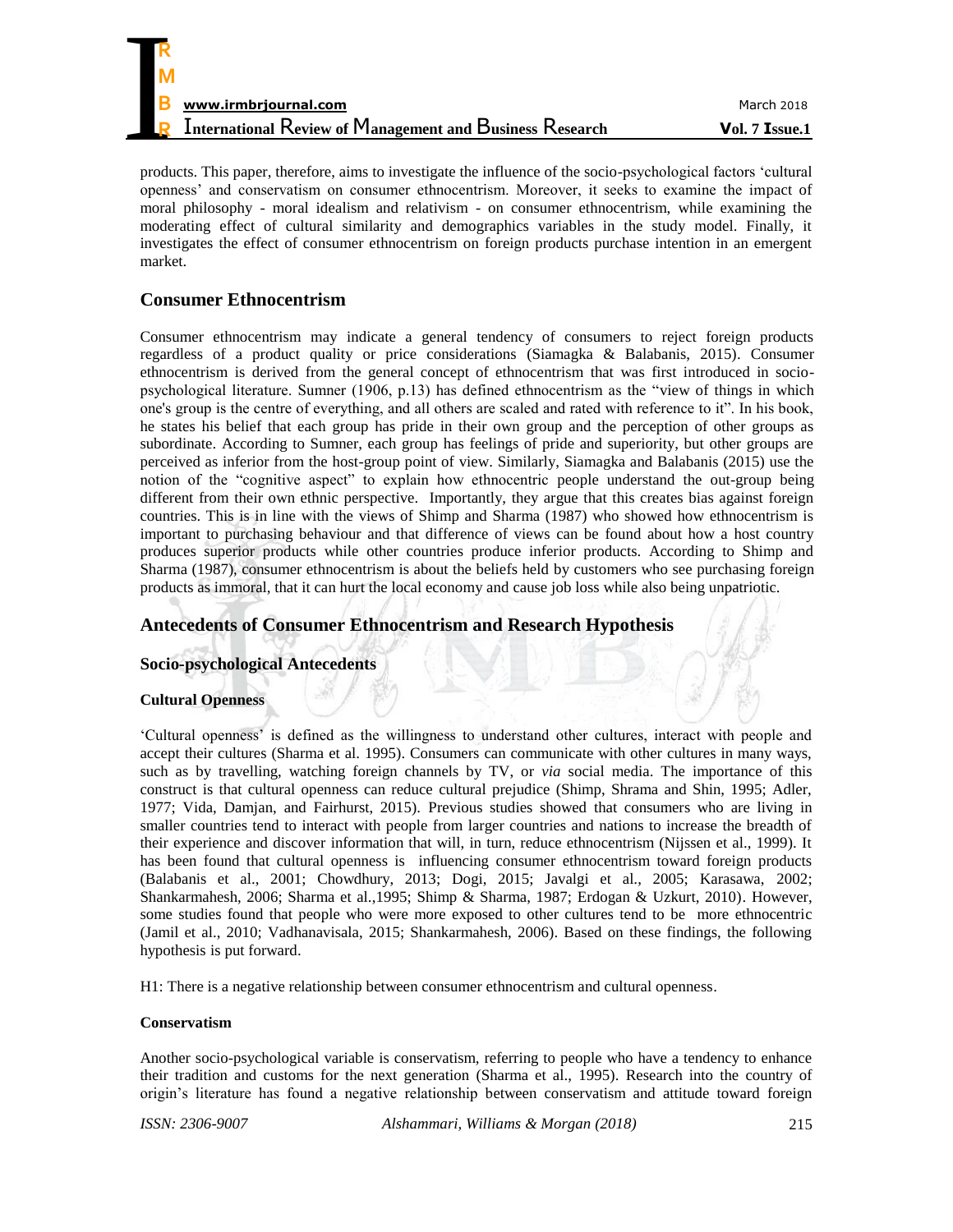| R                                                               |                  |
|-----------------------------------------------------------------|------------------|
| M                                                               |                  |
| B<br>www.irmbrjournal.com                                       | March 2018       |
| <b>International Review of Management and Business Research</b> | $Vol. 7$ Issue.1 |

products (Malhotra, 2013). Empirical studies found a positive relationship between conservatism and consumer ethnocentrism: more conservative consumers tend to be more ethnocentric and thus reluctant to purchase foreign products (Shimp et al.,1995; Shankarmahesh, 2006). However, a recent study by Vadhanavisala (2015) found no significant relationship between conservatism and consumer ethnocentrism. This study questions how conservatism can determine consumer ethnocentrism towards the purchasing intention of foreign products. Owing to the fact, provided by Sharma et al. (1995), that conservatism is rooted in religion, Islam may enhance the existence of conservatism among Muslim and Arab countries. Based on this notion, conservative consumers are expected to be more likely to purchase domestic products over foreign ones. Based on this these findings, the following hypothesis is put forward.

H2: There is a positive relationship between conservatism and consumer ethnocentrism.

# **Moral Relativism**

"Moral relativism" is defined as moral judgment. It depends on the nature of the situation and does not rely on universal moral rules (Karande, Rao, & Singhapakdi, 2002). This is consistent with the concept put forward by Sumner, who was the first to produce the ethnocentrism concept and who believed that every culture has a different morality, depending on their traditions and customs. It could be argued that relativistic consumers develop their moral values based on their customs and traditions, helping them to identify what they believe is right and wrong. To the best of the researcher"s knowledge, there are no studies investigating the relationship between moral relativism and consumer ethnocentrism. Lee and Sirgy (1999) found that American managers tend to be more relativistic and less ethnocentric than Korean managers. This can provide an interesting aspect to the work here, to explore the impact of moral relativism on consumer ethnocentrism in an emergent market. It can be expected that more relativistic consumers may not judge purchasing foreign products as an ethical issue and thus tend to be less ethnocentric. Based on this these findings, the following hypothesis is put forward.

H3: There is a negative relationship between moral relativism and consumer ethnocentrism.

## **Moral Idealism**

"Moral idealism" can be defined as the notion that the right action must be always taken (Karande et al., 2002). In other words, idealistic people believe that harming other people should always be avoidable, but non-idealistic people believe that there are occasions when certain harm is acceptable as a necessary means of obtaining the best results for society in general (Harvey, 2015). As consumer ethnocentrism is based on the moral judgment that purchasing foreign product is immoral, very few studies have investigated the impact of moral idealism on consumer ethnocentrism.

Moral idealism is considered as an important predictor of moral judgment toward certain behaviours (Karande et al., 2002). Prior studies found that moral idealism positively influences consumer ethnocentrism (Siamagka & Balabanis, 2015). Another study in marketing found that Korean managers who were idealistic tend to be more ethnocentric (Lee  $&$  Sirgy, 1999). This study will be conducted in a Muslim and Arab country, people adopt their ethical perspectives from its holy book, The Quran, and Sunnah, the records of the teachings and practices of the prophet Mohammed. The religion of Islam strictly follows moral principles in The Quran and the substance of Sunnah (Metcalf, 1984). Thus, people who strongly believe in this faith will tend to be less relativistic (Forsyth et al., 2008). One of the obligations in Islam is that Muslim people should not harm other people and instead should exhibit care for people and community (Kamarulzaman & Saifuddeen, 2010). Based on this these findings, the following hypothesis is put forward.

H4: There is a positive relationship between moral idealism and consumer ethnocentrism.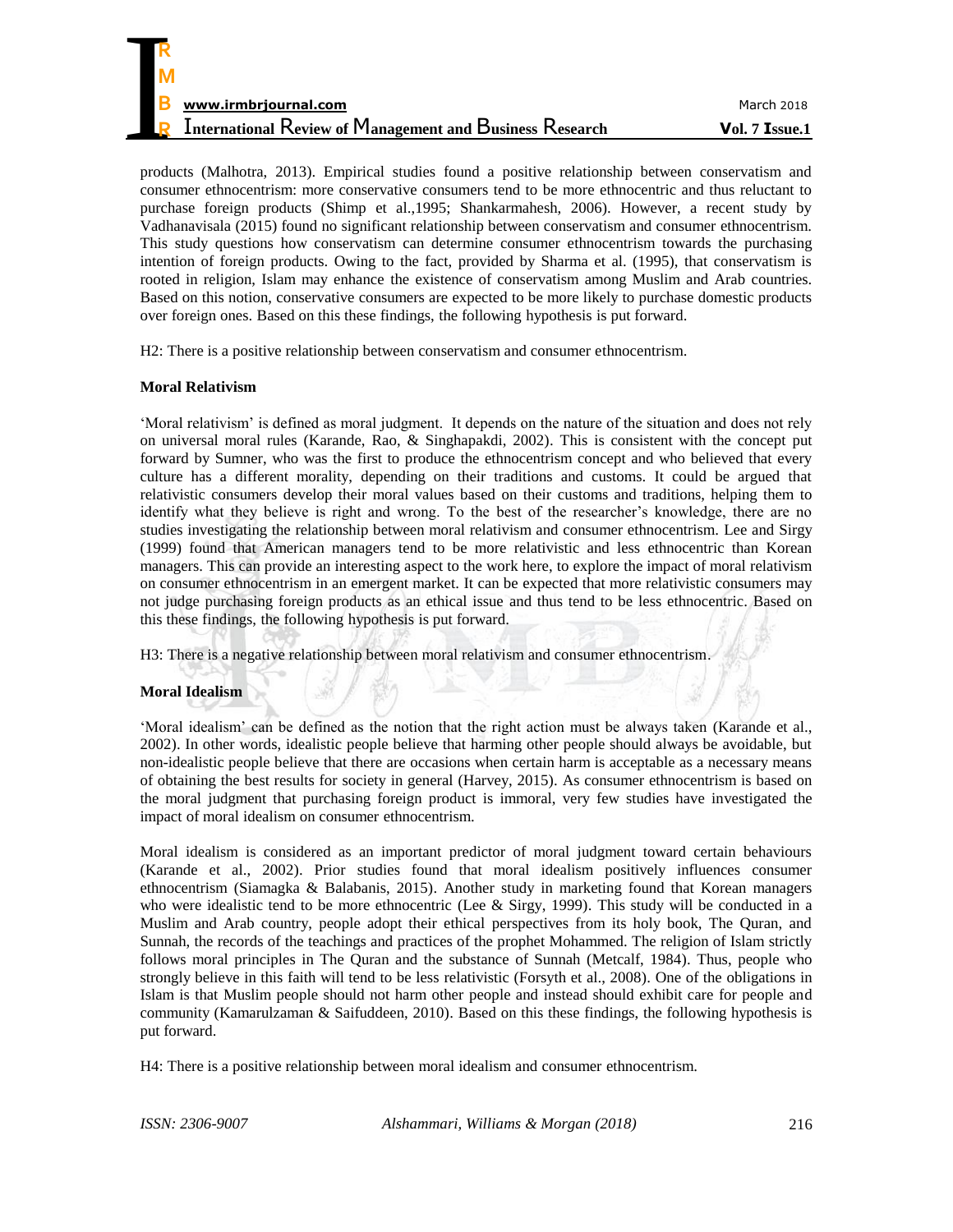

#### **Attitude Toward Foreign Products**

Attitude is about an individual"s approval or disapproval of a behaviour in question (Ajzen & Fishbein, 1980). A positive attitude towards a behaviour will result in a strong intention to act out that specific behaviour (Ajzen & Fishbein, 1980; Ajzen, 2005). Based on the theoretical models of buyer behaviour prediction, such as the theory of planned behaviour TPB, behaviour is affected by intention as a direct predictor, with the latter influenced by attitude. Stronger positive attitudes toward foreign products will create a higher interest in and intention to purchase foreign products (Wang & Chen, 2004; Shankarmahesh, 2006). Prior studies provide evidence that consumer attitudes positively affect consumer intention towards foreign products (Hamin & Elliott 2006, Nijssen et al. 1999; Sharma et al., 1995; Nagashima, 1970; Batra et al., 2000; Deb & Chaudhuri, 2014). It has been found that consumers in developing countries view foreign products more favourably than domestic ones (Bhuian, 1997; Sohail, 2005). Based on this these findings, the following hypothesis is put forward.

H5: There is a positive relationship between consumer attitude and purchase intention.

#### **Consumer Ethnocentrism and Attitude**

Based on the concept of consumer ethnocentrism, ethnocentric consumers have a strongly favourable attitude towards local products rather than foreign products. Previous studies found that consumer ethnocentrism is negatively affecting attitudes toward foreign products (Nijssen et al., 1999; Hamin & Elliott, 2006; Sharma et al., 1995; Shankarmahesh, 2006; Watson & Wright, 2000; Giang & Khoi, 2015; Shimp & Sharma, 1987; Batra et al. 2000; Tsai et al., 2013; He & Wang, 2015).

This indicates that consumers have positive feelings towards domestic products and a bias against foreign products. Previous studies have found statistical evidence for the direct negative link between consumer ethnocentrism and attitude toward foreign products (Chowdhury, 2013; Jamil et al., 2010; Tsai et al.,2013; He & Wang, 2015). Based on the previous findings, it can be expected that highly ethnocentric consumers will reject foreign products whereas a consumer with lower ethnocentric feelings is more likely to have a positive attitude toward foreign products. Thus, the following hypothesis is put forward.

H6: There is a negative relationship between consumer ethnocentrism and attitude toward foreign products.

## **Consumer Ethnocentrism and Intention**

"Intention" indicates a willingness or readiness to engage in purchasing behaviour (Paul et al., 2016) and is an important aspect that can determine future behaviours (Ajzen, 2014; Alam & Sayuti, 2011). From a marketing standpoint, ethnocentric tendency is a consumer"s positive perception of domestically-made products that, in turn, create a preference for their own local products (He & Wang, 2015; Maina et al., 2015; Nguyen et al., 2008; Sharma et al., 1995; Šmaižienė & Vaitkienė, 2014; Tsai et al., 2013).

Previous studies related to the purchase of domestic and foreign products have found that when attitude towards and intention to purchase are positive, the consumer is highly likely to purchase that product (Giang & Khoi, 2015). Empirical evidence in this area found that ethnocentric consumers demonstrate a negative attitude that, in turn, effect their intention to purchase foreign products (Sharma et al., 1995; Wang & Chen, 2004; Giang & Khoi, 2015; Kumar et al., 2009; He & Wang, 2015; Josiassen et al, 2011). Thus, based on the previous findings in the literature, consumer ethnocentrism is negatively related to purchase intention toward foreign products. It is therefore, proposed that:

H7: There is a negative relationship between consumer ethnocentrism and purchase intention toward foreign products.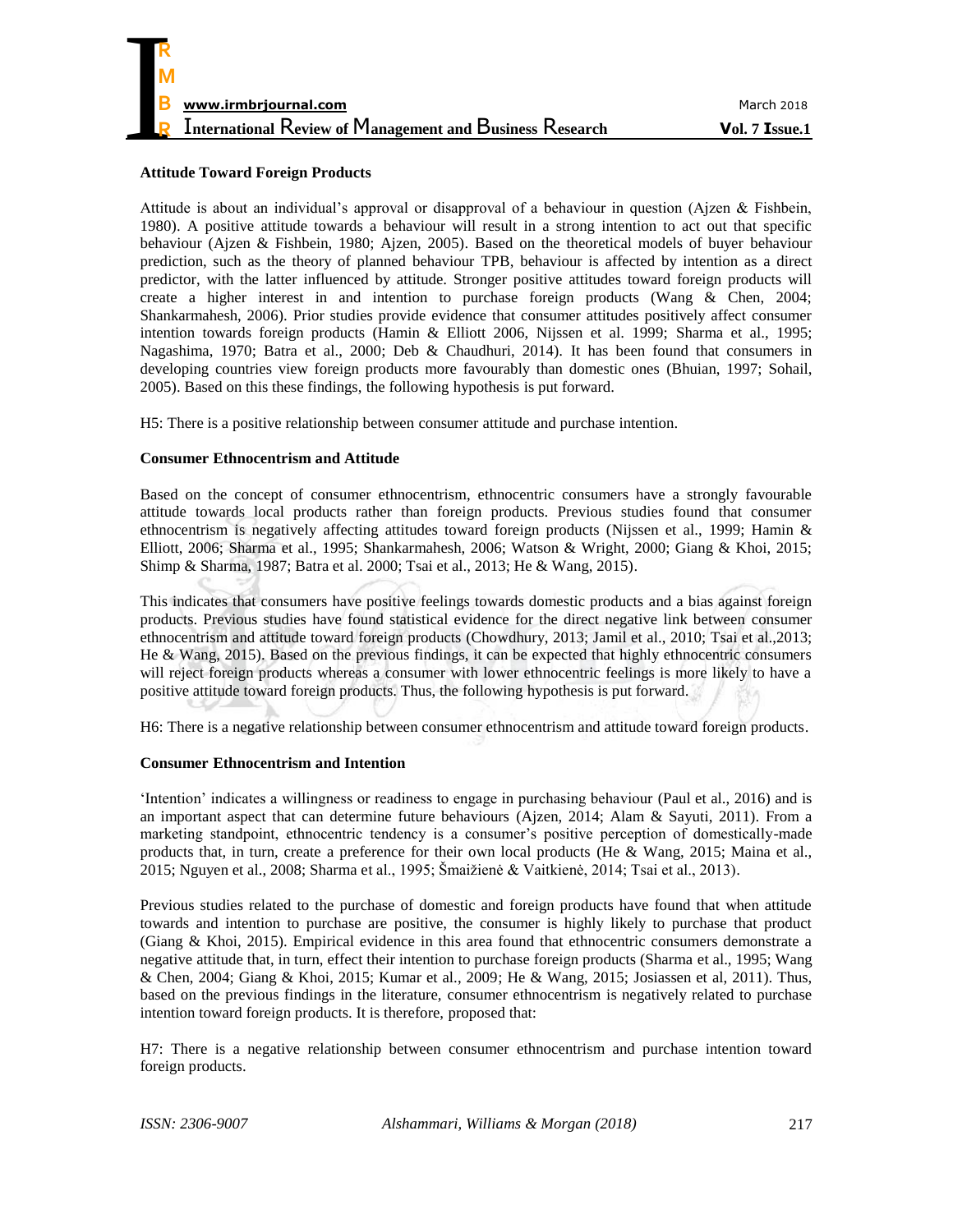

#### **Moderating Role of Cultural Similarity**

Social psychology theories, such as social identity theory (Tajfel, 1979), describe the effect of in-group favouritism and out-group prejudice. This notion can be traced back to the concept of ethnocentrism developed by Sumner (Ma et al., 2012). Sumner (1906) stated that other groups that share same values, language, or environment can be categorized as in-group. This becomes a concern to the international marketer seeking to understand consumers" attitude toward, and evaluation of, foreign products from similar cultures to that of the consumer's home country. According to Ma et al. (2012), consumers tend to accept foreign products that are made in similar countries to the host country. Prior studies found that cultural similarity has a moderating role regarding the relationship between consumer ethnocentrism and purchase intention (Shankarmahesh, 2006). There is empirical evidence (Bruning & Saqib, 2013; Fenwick et al., 2003; Sharma et al., 1995; Watson & Wright, 2000) that suggests cultural similarity can reduce the level of consumer ethnocentrism toward foreign product purchase intention. Watson and Wright (2000) examined the moderating effect of cultural similarity on the relationship between consumer ethnocentrism and consumers" evaluation of foreign products in New Zealand, and they found that cultural similarity has a significant influence on ethnocentric consumerism. Based on the above discussion, it is assumed that a cultural similarity factor may strengthen positively the relationship between consumer ethnocentrism and purchase intention toward foreign products in an emergent market. It is therefore, proposed that:

H8: Cultural similarity has a moderating role on the relationship between consumer ethnocentrism and purchase intention.

## **Research Methodology**

#### **Measurement**

A structured questionnaire was used to collect the data for this study. This study adopted the validated scale from previous studies to examine the constructs under study. For consumer ethnocentrism, it has been measured by eight items of the CETSACLE, developed by Shimp and Sharma (1987). Conservatism has been put into operation by a four-items scale adopted from Ray (1983) and Altintaş and Tokol (2007). Cultural openness, referring to the willingness to interact with other cultures, is measured by four items adopted from Sharma et al. (1995). Six items from a study by Forsyth (1980) were adopted to measure moral idealism and four items to measure moral relativism. Three items were used to measure attitude and four items were used to measure intention adopted from the well-known theory of TPB by Ajzen (1985). Finally, the cultural similarity was measured by computing the means of cultural distance (CD) index proposed by Kogut and Singh (1988), which is based on Hofstede"s six cultural dimensions:

$$
CD_{j} = \sum_{i=1}^{4} \left\langle I_{ij} - I_{is} \right\rangle^{2} / V_{i} \frac{1}{2} / 6
$$

Where  $I_{ij}$  is the index for *i*th cultural dimension of the country j country, while  $I_{is}$  is the index of Saudi Arabia on the dimension. *Vi* is the variance of index *i*, and *s* referred to Saudi Arabia. Lastly, number six represents the number of the dimensions - namely, power distance, individualism versus collectivism, masculinity versus femininity, uncertainty avoidance index, long term orientation and indulgence. By using the formula, the CD from Saudi Arabia to Jordan is 0.53, to Lebanon 0.97, to Egypt 1.17, to India 1.31, to USA 2.64, and to The Netherlands 3.64.

The questionnaire was translated into Arabic by using back translations to ensure that the concepts are linguistically equivalent and the content is valid. The draft questionnaire was pretested through a pilot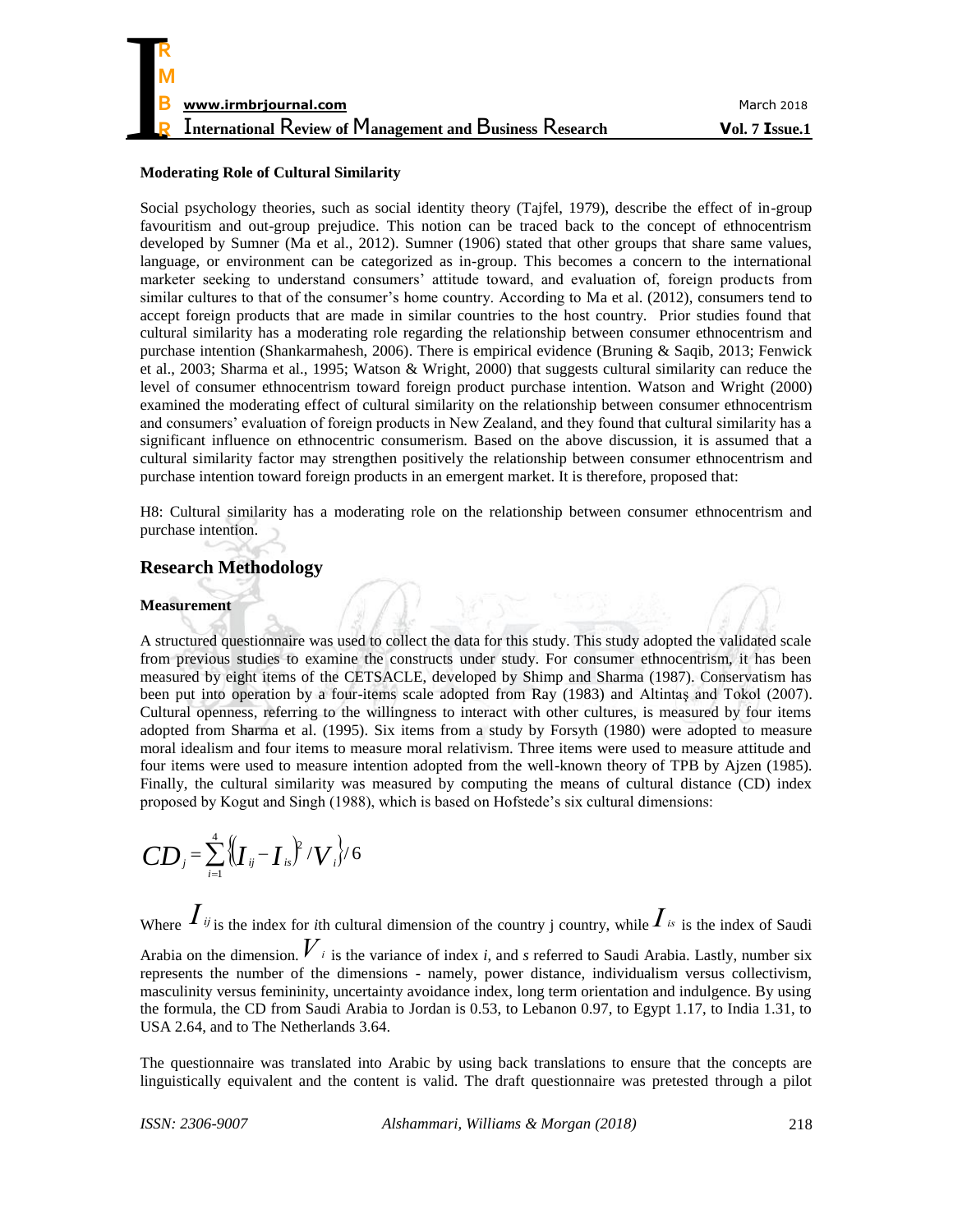study by selecting a small group of consumers. The modified questionnaire was pre-tested once again with a sample of 35 respondents. The responses format was a  $7$ - point type scale, ranging from  $1 =$  strongly disagree to  $7 =$  strongly agree. The reliability of all of the constructs was assessed by using Cronbach's alpha  $(\alpha)$  coefficient, as shown in Table 1.

| - wore in itemwomity; coefficities for will compute we as the beam ; if bey |              |                         |  |  |
|-----------------------------------------------------------------------------|--------------|-------------------------|--|--|
| <b>Constructs</b>                                                           | No. of items | <b>Cronbach's Alpha</b> |  |  |
| Cultural openness                                                           |              | 0.74                    |  |  |
| Conservation                                                                |              | 0.71                    |  |  |
| Moral idealism                                                              |              | 0.79                    |  |  |
| Moral relativism                                                            |              | 0.79                    |  |  |
| Consumer ethnocentrism                                                      |              | 0.83                    |  |  |
| Attitude toward foreign products                                            |              | 0.84                    |  |  |
| Purchase intention                                                          |              | በ 77                    |  |  |

Table 1: Reliability Coefficient for all Constructs (Pilot Study n=35)

## **Data Collection**

The data of this study were collected in Riyadh City, which is the capital city of the Kingdom of Saudi Arabia. Riyadh is a metropolitan city and people who live in this city came from different geographical regions of the country, therefore representing accurately the country"s urban population. A convenience sampling method and snowball method were used to collect the information from consumers. A total of 407 respondents from a total of 702 completed questionnaires, which were distributed by using the selfadministrated method. In the paper-based survey, 163 valid responses were used for the data analysis - a response rate of 54%. In the web-based survey, 244 usable responses were obtained with a response rate of 60%. Forty-seven of the remaining number of questionnaires of the paper-based survey method were not returned to the researcher; a total of 229 questionnaires were found to be unusable, owing to a huge amount of missing data resulting from incomplete pages;19 cases were removed because respondents supplied the same answer for the whole range of questions.

| <b>Hypothesis No.</b> | <b>Independent Variables</b>     | <b>Interactions</b> | <b>Dependent Variables</b> |
|-----------------------|----------------------------------|---------------------|----------------------------|
| H1                    | Cultural openness                |                     | Consumer ethnocentrism     |
| H <sub>2</sub>        | Conservatism                     |                     | Consumer ethnocentrism     |
| H <sub>3</sub>        | Moral idealism                   |                     | Consumer ethnocentrism     |
| H4                    | Moral relativism                 |                     | Consumer ethnocentrism     |
| H <sub>5</sub>        | Attitude toward foreign products |                     | Intention                  |
| <b>H6</b>             | Consumer ethnocentrism           |                     | Attitude                   |
| H7                    | Consumer ethnocentrism           |                     | Intention                  |
| <b>H8</b>             | Consumer ethnocentrism           | Cultural similarity | Intention                  |

Table 2 The Study Hypothesis

# **Conclusion**

In summary, this study presents the factors affecting consumers" attitude and intention toward foreign products. consumer ethnocentrism is found to be a key factor that has an adverse influence on consumers" purchase intention toward foreign products (Dogi, 2015; Sharma et al., 1995; Weber, Lambert, Conrad, & Jennings, 2015). The hypotheses were developed based on the findings within the existing literature but have not been tested yet as one model. Recent research has confirmed the findings of consumer ethnocentrism and its antecedents (Dogi, 2015), although none of these studies has tested the concept of consumer ethnocentrism in an emergent market like Saudi Arabia. Table 2 summarized the hypotheses developed to examine the relationships between consumer ethnocentrism and its antecedents with a focus on Saudi consumers and their purchasing intention of foreign products. The work here proposes a model for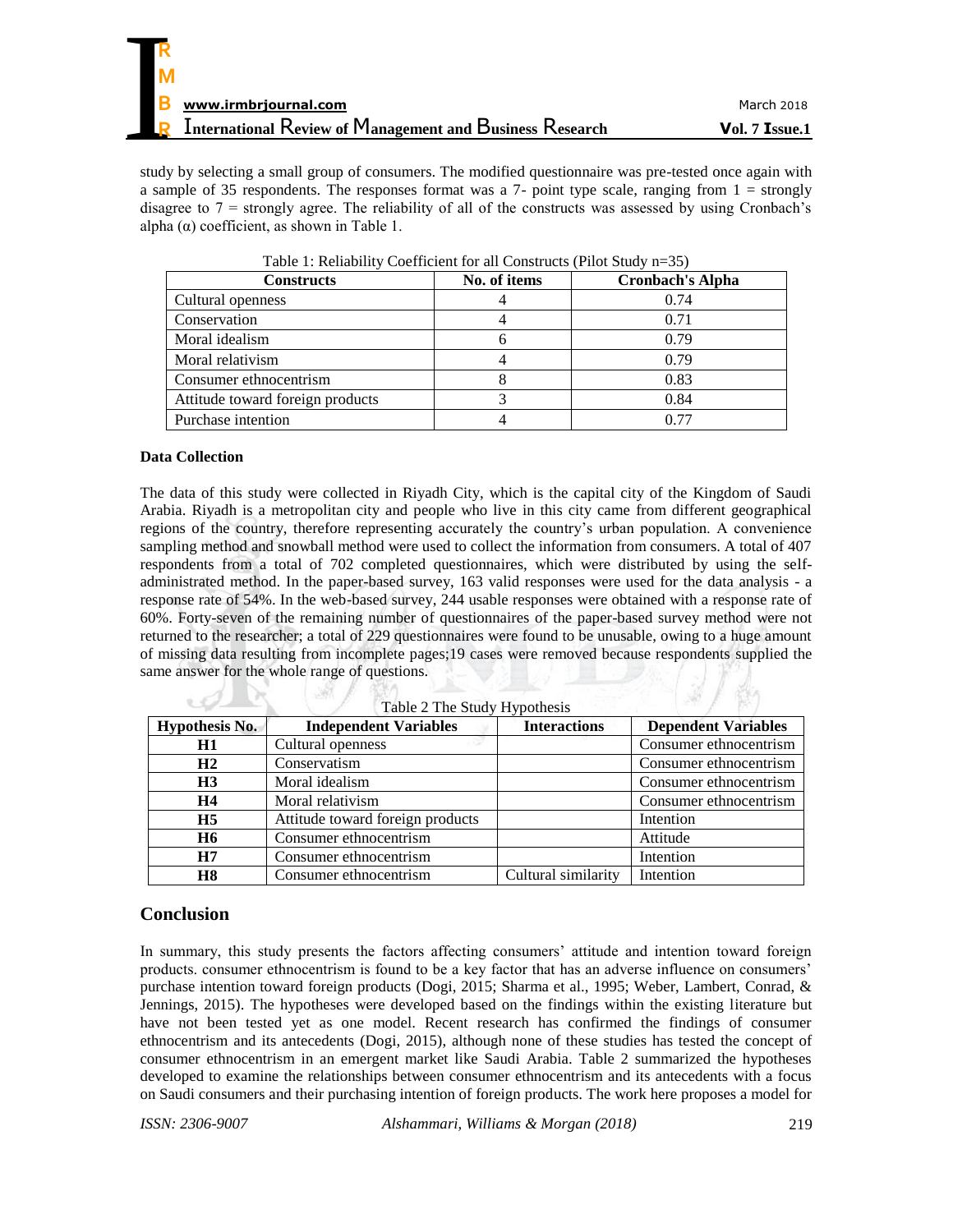| M                                                               |                |
|-----------------------------------------------------------------|----------------|
| B<br>www.irmbrjournal.com                                       | March 2018     |
| <b>International Review of Management and Business Research</b> | Vol. 7 Issue.1 |

this study to help better understand consumer ethnocentrism in an emergent market and Arab countries. The next step of this study is to test empirically the proposed hypotheses in one model. Partial least square (PLS) is one of the structural equation modelling (SEM) techniques which will be used to analyse the dataset. PLS-SEM is recommended when the main aim of a research study is to predict a construct or identify key driver construct (Sosik, Kahai, & Piovoso, 2009; Wong, 2013). Since 2005, SmartPLS has become increasingly popular and widely used in many disciplines, such as operation management (Peng & Lai, 2012), organization (Sosik et al., 2009) and marketing research (Wong, 2013). The findings of this research may help practitioners and government policy-makers through better market analysis of patterns of consumer purchasing behaviour toward foreign products in emergent markets. In addition, a theoretical contribution can be made, as this study aims to address a gap in knowledge in understanding the impact of consumer ethnocentrism toward foreign products in emergent markets.

# **References**

- Adler, P. (1977). Beyond cultural identity. *Intercultural communication Studies, IV (1),*1-23.
- Ajzen, I. (1985). *From Intentions to Actions: A Theory of Planned Behavior*. Berlin Heidelberg: Springer Press.
- Ajzen, I. (2005). *Attitudes, personality and behavior (2nd edition)*. Maidenhead: Open University Press.
- Ajzen, I. (2014). The theory of planned behaviour is alive and well, and not ready to retire: a commentary on Sniehotta, Presseau, and Araújo-Soares. *Health Psychology Review, 9*(2), 1-7.
- Ajzen, I., & Fishbein, M. (1980). *Understanding attitudes and predicting social behavior: Illustration of applied social research*: Englewood Cliffs, New Jersey: Prentice-Hall c1980.
- Alam, S., & Sayuti, N. (2011). Applying the theory of planned behavior (TPB) in halal food purchasing. *International Journal of Commerce and Management, 21*(1), 8-20. doi: 10.1108/10569211111111676.
- Altintaş, M., & Tokol, T. (2007). Cultural openness and consumer ethnocentrism: An empirical analysis of Turkish consumers. *Marketing Intelligence & Planning, 25*(4), 308-325.
- Balabanis, G., & Diamantopoulos, A. (2004). Domestic country bias, country-of-origin effects, and consumer Ethnocentrism: A multidimensional unfolding approach. *Journal of the Academy of Marketing Science, 32*(1), 80-95. doi: 10.1177/0092070303257644.
- Batra, R., Ramaswamy, V., Alden, D., Steenkamp, J., & Ramachander, S. (2000). Effects of brand local and Nonlocal origin on consumer attitudes in developing countries. *Journal of Consumer Psychology, 9*(2), 83-95. doi: 10.1207/s15327663jcp0902\_3
- Bhuian, S. N. (1997). Marketing cues and perceived quality: Perceptions of Saudi consumers toward products of the U.S., Japan, Germany, Italy, U.K. And France. *Journal of Quality Management, 2*(2), 217-234. doi: 10.1016/s1084-8568(97)90004-3.
- Bruning, E., & Saqib, N. U. (2013). Cultural similarity and national bias: An assessment in an international service context. *Journal of Global Marketing, 26*(1), 41-56. doi: 10.1080/08911762.2013.779407.
- Chowdhury, T. A. (2013). Understanding consumer Ethnocentrism in developing countries: Case Bangladesh. *Journal of Global Marketing, 26*(4), 224-236. doi: 10.1080/08911762.2013.814821.
- Deb, M., & Chaudhuri, H. R. (2014). Impact of firm ' s reputation and ethnocentrism on attitude towards foreign products. *Marketing Intelligence & Planning, 32*(5), 646-664. doi: 10.1108/mip-04-2013-0070.
- Dogi, I. (2015). CONSUMER ETHNOCENTRISM: A LITERATURE REVIEW. *Lucrări Științifice Management Agricol, 17*(2), 84.
- Erdogan, Z., & Uzkurt, C. (2010). Effects of ethnocentric tendency on consumers' perception of product attitudes for foreign and domestic products. *Cross Cultural Management: An International Journal, 17*(4), 393-406. doi: 10.1108/13527601011086595.
- Forsyth, D. R. (1980). A taxonomy of ethical ideologies. *Journal of Personality and Social Psychology, 39*(1), 175-184. doi: 10.1037//0022-3514.39.1.175.
- Forsyth, D. R., O"Boyle, E. H., & McDaniel, M. A. (2008). East meets west: A Meta-Analytic investigation of cultural variations in idealism and relativism. *Journal of Business Ethics, 83*(4), 813-833. doi: 10.1007/s10551-008-9667-6.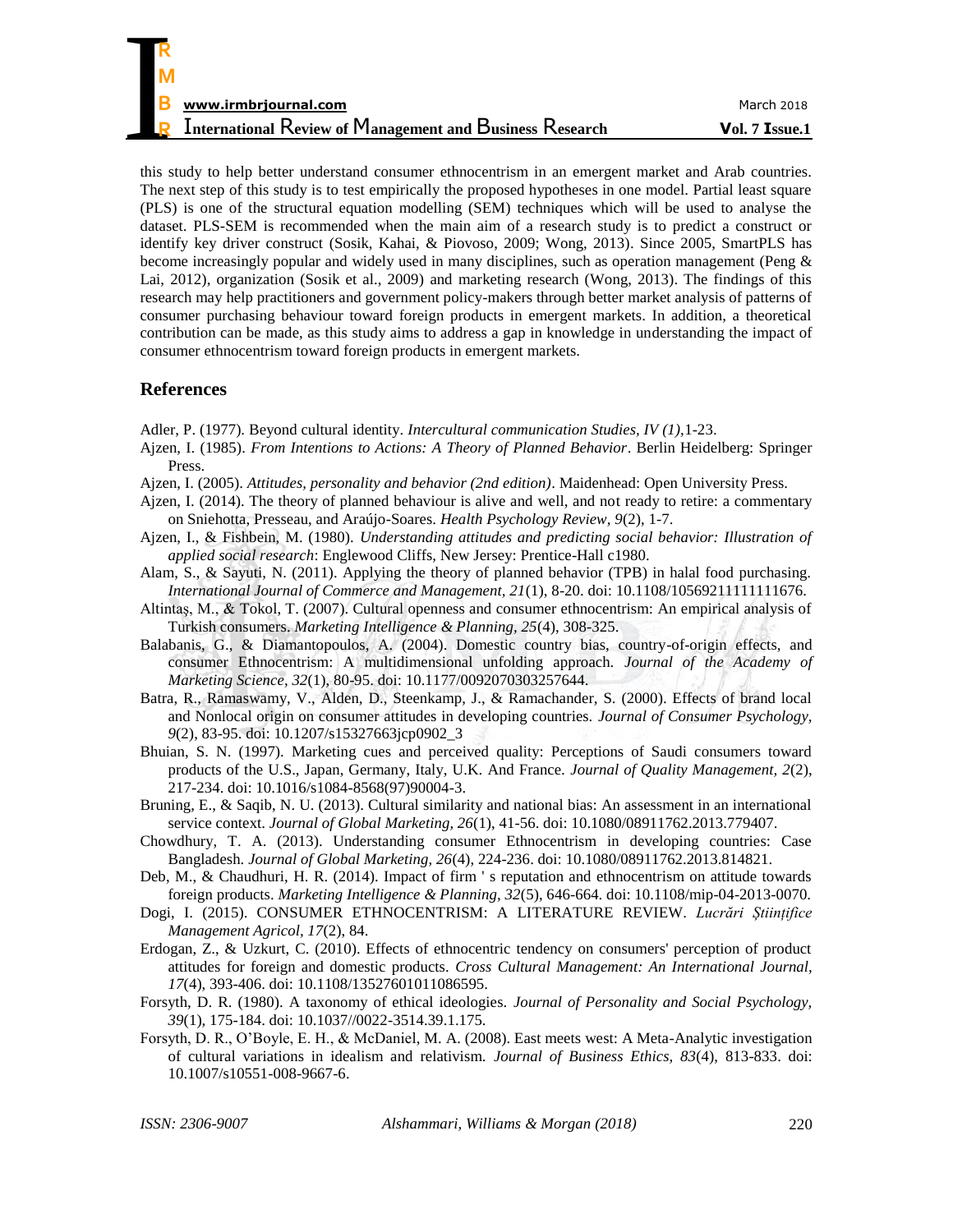| R                                                               |                  |
|-----------------------------------------------------------------|------------------|
| M                                                               |                  |
| B<br>www.irmbrjournal.com                                       | March 2018       |
| <b>International Review of Management and Business Research</b> | $Vol. 7$ Issue.1 |

- Giang, T., & Khoi, N. D. (2015). The Impact of Consumer Animosity and Consumer Ethnocentrism on Intention to Purchase Foreign Products: The Case of Chinese Branded Household Appliances in Vietnam Market. *Journal of Economics and Behavioral Studies, 7*(4), 22-36.
- Hamin, & Elliott, G. (2006). A less developed country perspective of consumer ethnocentrism and "country of origin" effects: Indonesian evidence. *Asia Pacific Journal of Marketing and Logistics, 18*(2), 79-92. doi: 10.1108/13555850610658246.
- He, J., & Wang, C. L. (2015). Cultural identity and consumer ethnocentrism impacts on preference and purchase of domestic versus import brands: An empirical study in china. *Journal of Business Research, 68*(6), 1225-1233. doi: 10.1016/j.jbusres.2014.11.017.
- Jamil, B., Siti Normah Awang, T., Aryaty, A., & Maisarah, A. (2010). local vs. foreign products: are Malaysians ethnocentric. *IUP Journal of Marketing Management 9.3*, 6-23.
- Javalgi, R. G., Khare, V. P., Gross, A. C., & Scherer, R. F. (2005). An application of the consumer ethnocentrism model to french consumers. *International Business Review, 14*(3), 325-344. doi: 10.1016/j.ibusrev.2004.12.006.
- Josiassen, A., Assaf, A. G., & Karpen, I. O. (2011). Consumer ethnocentrism and willingness to buy. *International Marketing Review, 28*(6), 627-646. doi: 10.1108/02651331111181448.
- Karande, K., Rao, C., & Singhapakdi, A. (2002). Moral philosophies of marketing managers: A comparison of American, Australian, and Malaysian cultures. *European Journal of marketing, 36*(7/8), 768-791.
- Karasawa, M. (2002). Patriotism, nationalism, and internationalism among Japanese citizens: An Etic-Emic approach. *Political Psychology, 23*(4), 645-666. doi: 10.1111/0162-895x.00302.
- Kumar, A., Lee, H.-J., & Kim, Y.-K. (2009). Indian consumers' purchase intention toward a United States versus local brand. *Journal of Business Research, 62*(5), 521–527. doi: 10.1016/j.jbusres.2008.06.018.
- Lee, D.-J., & Sirgy, J. (1999). The Effect of Moral Philosophy and Ethnocentrism on Quality-of-Life Orientation in International Marketing: A Cross-Cultural Comparison. *Journal of Business Ethics, 18*(1), 73-89.
- Lu Wang, C., & Xiong Chen, Z. (2004). Consumer ethnocentrism and willingness to buy domestic products in a developing country setting: testing moderating effects. *Journal of Consumer Marketing, 21*(6), 391-400.
- Ma, J., Wang, S., & Hao, W. (2012). Does cultural similarity matter? Extending the animosity model from a new perspective. *Journal of Consumer Marketing, 29*(5), 319-332. doi: 10.1108/07363761211247442.
- Maina, S. M., Kibera, F. N., & Munyoki, J. M. (2015). Influence of Perceived Value on the Relationship Between Consumer National Ethnocentrism and Willingness to Buy Commercial Banking Services in Kenya. *European Scientific Institute, ESI., 11*(19)
- Nagashima, A. (1970). A comparison of Japanese and U. S. Attitudes toward foreign products. *Journal of Marketing, 34*(1), 68. doi: 10.2307/1250298.
- Nguyen, T., Nguyen, T., & Barrett, N. (2008). Consumer ethnocentrism, cultural sensitivity, and intention to purchase local products - evidence from Vietnam. *Journal of Consumer Behaviour, 7*(1), 88-100. doi: 10.1002/cb.238.
- Nijssen, E., Douglas, S., & Bressers, P. (1999). Attitude toward the purchase of foreign products: Extending the model. *Academy of Marketing, AMA Global Marketing SIG Joint Conference*.
- Peng, D. X., & Lai, F. (2012). Using partial least squares in operations management research: A practical guideline and summary of past research. *Journal of Operations Management, 30*(6), 467-480.
- Shankarmahesh, M. N. (2006). Consumer ethnocentrism: An integrative review of its antecedents and consequences. *International Marketing Review, 23*(2), 146-172. doi: 10.1108/02651330610660065.
- Sharma, S., Shimp, T. A., & Shin, J. (1995). Consumer ethnocentrism: A test of antecedents and moderators. *Journal of the academy of marketing science, 23*(1), 26-37.
- Shimp, T., & Sharma, S. (1987). Consumer Ethnocentrism: Construction and validation of the CETSCALE. *Journal of Marketing Research, 24*(3), 280. doi: 10.2307/3151638.
- Siamagka, N.-T., & Balabanis, G. (2015). Revisiting consumer Ethnocentrism: Review, reconceptualization, and empirical testing. *Journal of International Marketing, 23*(3), 66-86. doi: 10.1509/jim.15.0085.